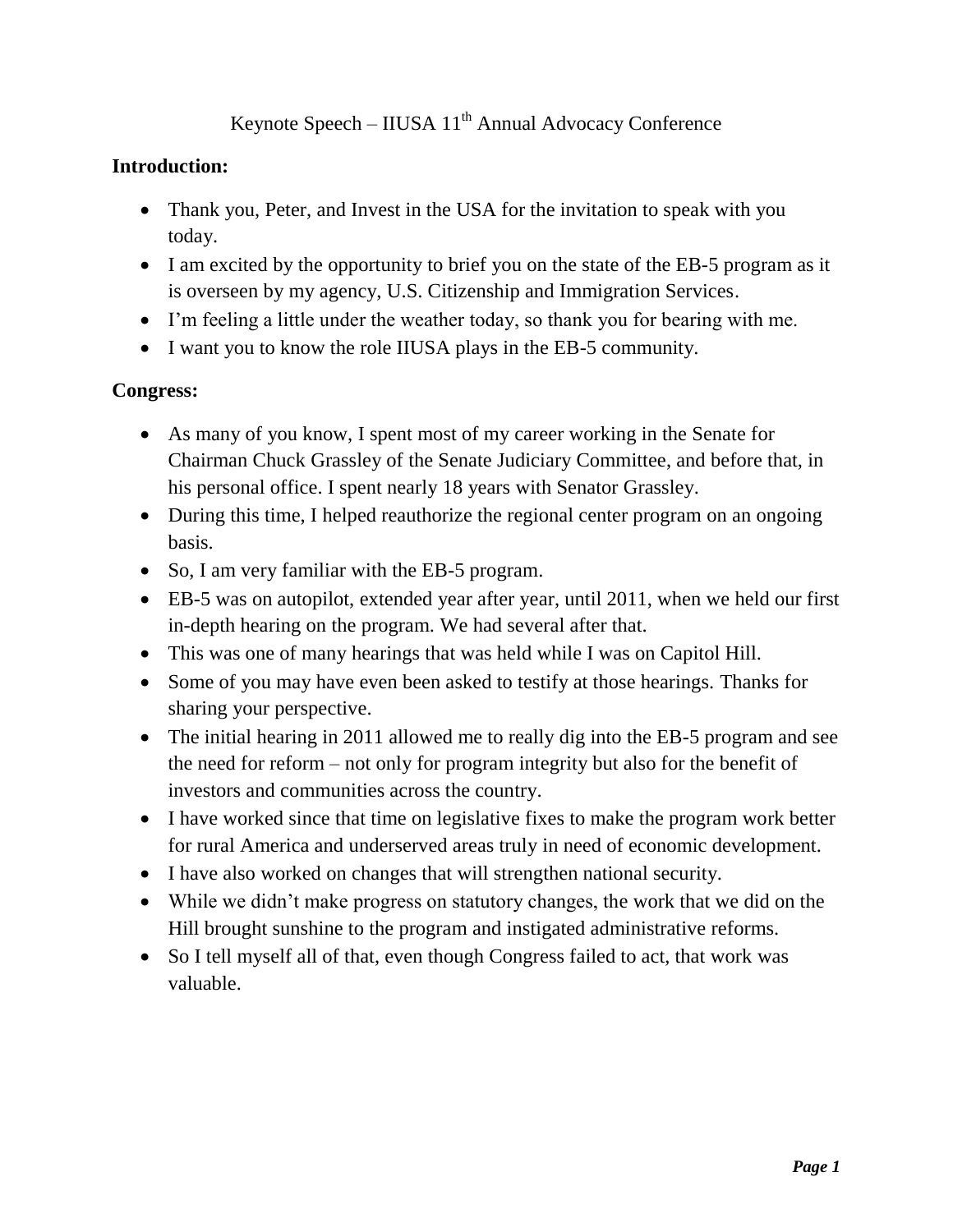## **USCIS:**

- I left the Senate to join USCIS because I wanted to make sure that our immigration laws are followed faithfully; that policy decisions are rooted in the language of the law.
- So now, I'm the Chief of the Office of Policy and Strategy at USCIS.
- My office is responsible for all policy memorandums, the policy manual and regulations affecting the agency.
- A few of the regulations we're working on impact your association and your clients.
- So, I'm here today to provide you some information on these regulations, to the extent that I can, and how the agency is working to process petitions.
- The Administrative Procedures Act does preclude me from sharing certain information with you all.

## **Reform:**

- IIUSA, even going back to my days on the Hill, has always been a valuable resource in providing recommendations for statutory and regulatory changes. Thank you for that.
- I've always valued the relationship I have with your organization.
- Some of you in the room today agree that the EB-5 program is broken and needs to be fixed.
- Some of you may not want changes to the program.
- But, I always respect the way that your association gathers input from members and relays it in one voice to the Hill.
- Those of you who know me, know that the status quo is unacceptable for me.
- The status quo is not acceptable for Director Cissna.
- Bad actors should not be able to take advantage of our immigration laws, including participating in the program and seeking immigration benefits.
- I know that the program was established with noble goals.
- But, the EB-5 program has strayed far away from its original intent to use foreign investment to create American jobs.
- It has essentially turned from an investment program into a loan program.
- In my view, without reform, the EB-5 program does not serve the national interest.
- Rather, it serves the interests of a few at the expense of others.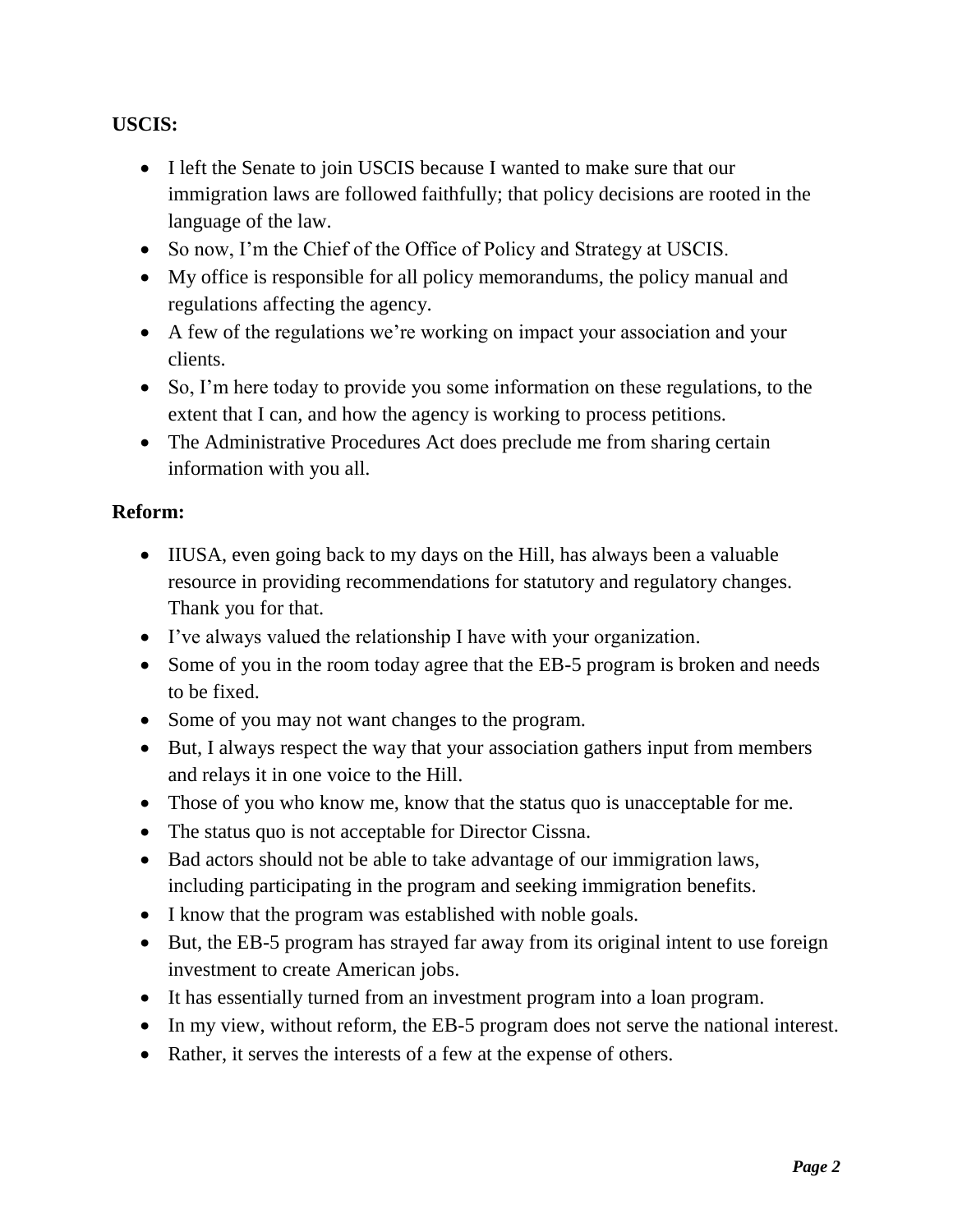- Loopholes and gerrymandering have allowed many of you in the room to benefit from the program.
- Congress has sought changes especially to improve national security.
- Every time these reforms pick up steam, some EB-5 lobbyists and real estate interests have joined together to fight these reforms.
- I know. I was in the room. I saw it.
- Director Cissna, who was sworn in last October, is committed to EB-5 reform.
- He is committed to strengthening the program.
- Under his leadership, we are working on a series of regulatory and administrative actions to strengthen the EB-5 program and administer it according to Congressional intent.
- These regulations include our EB-5 Modernization Notice of Proposed Rulemaking Making and future proposed rules.

## **Administrative Reforms/Transparency:**

- Let's talk a little bit about what USCIS has done outside of regulations and statutory changes.
- USCIS has begun a series of administrative reforms to enhance transparency.
- We have begun terminating regional centers that no longer promote economic growth or fail to submit required information.
- We terminated 83 regional centers in FY 2017 and 46 in FY 2018 to date.
- For those regional centers in operation, we have begun a compliance review program to verify the evidence provided by designated regional centers in applications and annual certifications.
- We also verify compliance with applicable laws and authorities to ensure continued eligibility for the regional center designation.
- We have been doing site visits to the job creating entities to ensure that projects are operating as expected.
- Of the 221 projects USCIS visited in FY2017, 153 were operating as expected.
- For those projects that are not operating as expected, we have begun scheduling interviews or requesting additional evidence from the applicant prior to our adjudication to remove conditions on permanent residence.
- So, let me share some more good news with you.
- We have stepped up our EB-5 adjudications to eliminate the backlog of cases.
- We are adjudicating about 60% more I-924s per month this year than we did last year, while receipts have come in at  $1/5<sup>th</sup>$  of that pace.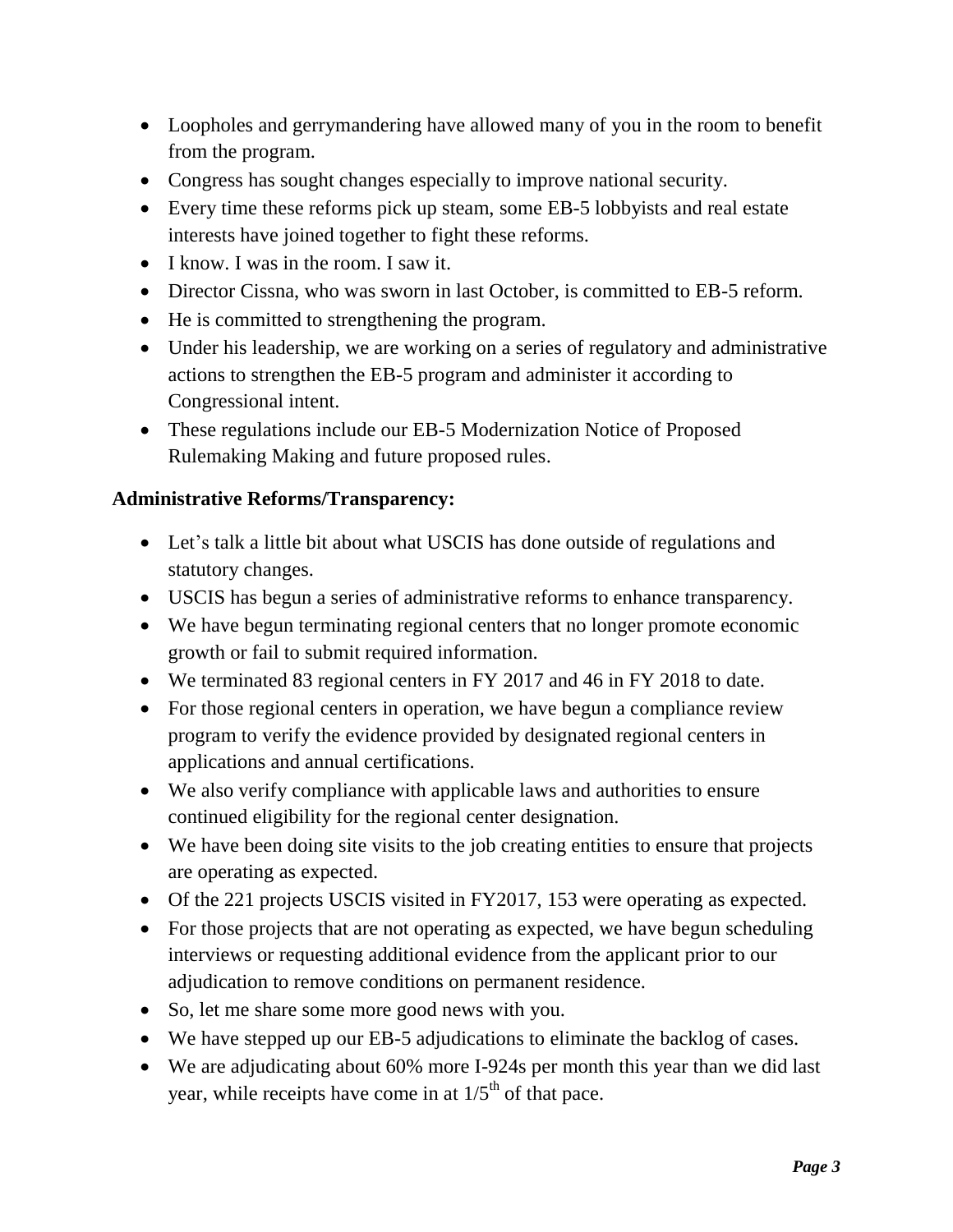- Our current pace for I-526 adjudication is now twice as much as in 2014 and more than 6 times as much as in 2011.
- We have also averaged a record-setting pace for I-829 adjudications.
- You will see this progress reflected in our posted processing times the next time over the next year as these are updated

#### **EB-5 Modernization Regulation:**

- As you may know, the lower investment level for Targeted Employment Areas was created to incentivize targeted investment in rural and high unemployment areas.
- Under current practice, investors have found ways to exploit those TEA provisions.
- As a result, very few investors are investing the \$1 million as Congress had envisioned.
- Our EB-5 Modernization Regulation proposes to allow DHS, rather than State governments, to designate high unemployment areas.
- We believe that eliminating states from the process of determining high unemployment areas will eliminate inconsistent and gerrymandered TEA determinations.
- Our rule proposes a methodology that puts an end to this practice.
- And, our rule proposes that a project site may be determined to be within a TEA if the census tract where the project is located, by itself or in combination with any number of the census tracts immediately surrounding that census tract, have an unemployment rate that is 150 percent above the national average.
- Ending gerrymandering is not enough, though.
- Our rule also proposes to increase the minimum investment levels.
- As stated in the proposed rule, we anticipate that these increased investment levels will ensure that the program operates according to Congressional intent.
- Our Fall 2017 Unified Agenda includes this Notice of Proposed Rulemaking to address this, which we aim to publish it later this year.

#### **Regional Center Program:**

- We have also published an advanced notice of proposed rulemaking to protect our national security and reduce fraud and abuse.
- As I'm sure it does for many of you, it irritates me to see story after story of corrupt EB-5 operators using the program to enrich themselves.